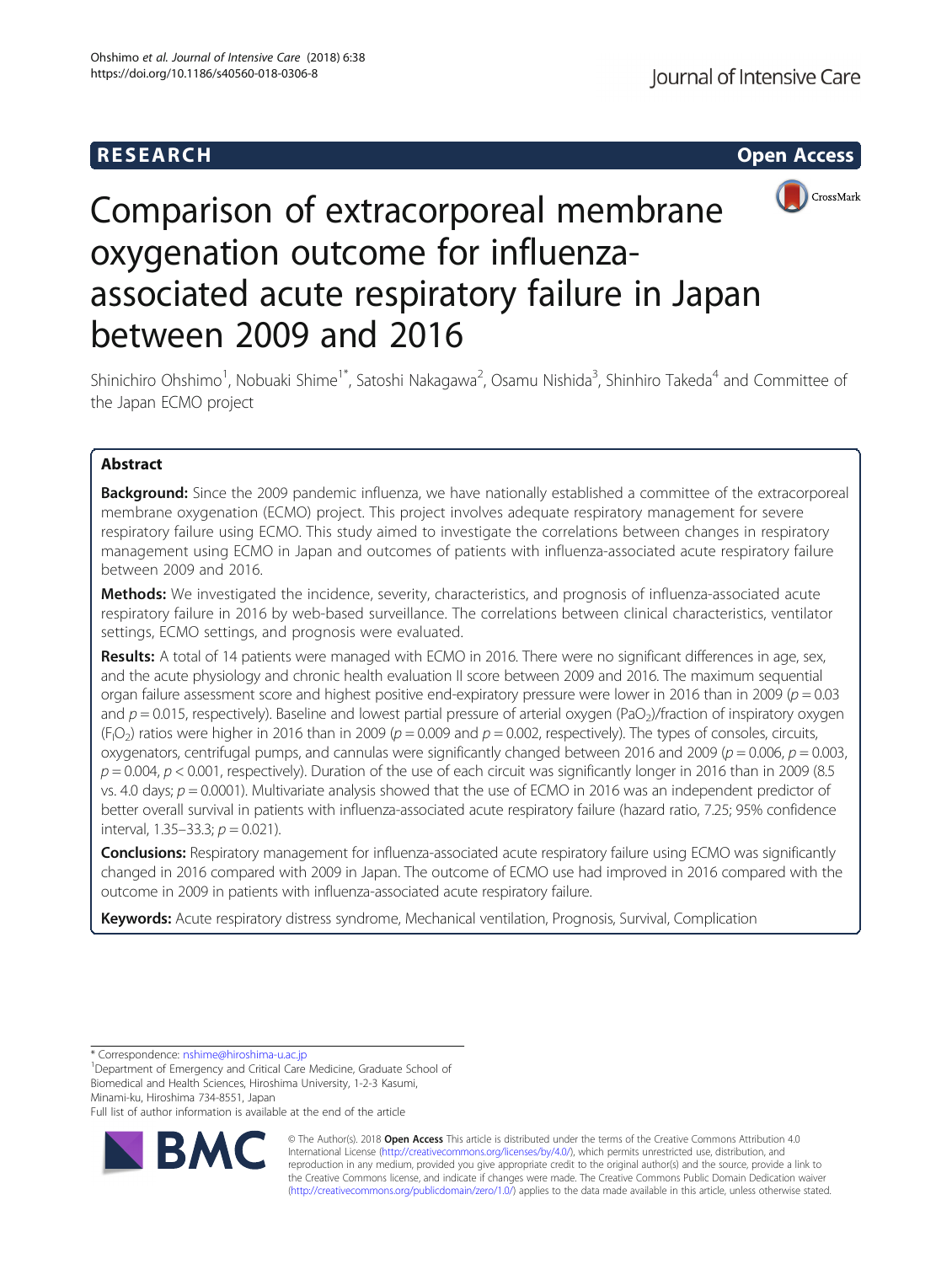# Background

Influenza virus can occasionally induce severe respiratory failure, including acute respiratory distress syndrome. The Centers for Disease Control and Prevention reported that more than approximately 20,000 influenza-associated deaths annually occurred in the USA [[1](#page-7-0)]. Extracorporeal membrane oxygenation (ECMO) can be a lifesaving method in patients with potentially reversible acute respiratory failure, including influenza-associated acute respiratory failure [\[2,](#page-7-0) [3](#page-7-0)]. However, Takeda et al. showed that the survival rate of influenza-associated acute respiratory failure managed with ECMO in Japan was inferior compared with that in other countries during the pandemic of H1N1 influenza in 2009  $[4-6]$  $[4-6]$  $[4-6]$  $[4-6]$ . Inadequate use of ECMO equipment (cannula, pump, and oxygenator), insufficient understanding of the ECMO strategy by physicians and other medical staff, and insufficient centralization of ECMO treatment might have affected this poor survival rate in Japan [\[4\]](#page-7-0).

Since the 2009 pandemic of H1N1 influenza, we have nationally established a committee of an ECMO project, which is expected to guide adequate respiratory management for severe respiratory failure using ECMO. Introduction and simulation education by the ECMO project includes the physiology of ECMO, cannulation techniques, repositioning of the cannula, monitoring skill, daily management, and troubleshooting.

This study aimed to investigate the incidence, severity, characteristics, and prognosis of pandemic of influenza-associated acute respiratory failure that occurred in Japan in 2016. We also aimed to evaluate the correlations between changes in respiratory management using ECMO and outcomes of patients with influenza-associated acute respiratory failure in 2009 and 2016.

# Methods

This study involved adult patients with acute respiratory failure that was associated with H1N1 influenza who were admitted to the institutes of the ECMO project from January to April in 2016. A database was created based on the information collected from the institutes that participated in this study. A total of 87 institutes participate in the ECMO project, and 463 patients with various kind of respiratory failure who underwent ECMO have been registered in the database. Among them, 14 patients in 2009 and 14 patients in 2016 who suffered from influenza-associated acute respiratory failure were analyzed in this study. Data extracted from a previous study [\[4](#page-7-0)] were simultaneously analyzed and compared with those in the ECMO 2016 group. Informed consent was obtained from each individual by document or the opt-out procedure. Collected data included baseline characteristics (age, sex, body weight, body temperature, acute physiology and chronic health evaluation [APACHE] II score, and predicted death rate), sequential organ failure assessment (SOFA) score, administered drugs, ventilator settings, ECMO equipment and settings, and outcome. Maximum SOFA score was defined as the highest SOFA score before starting ECMO. Overall survival rate was defined as the survival rate during the follow-up. Inclusion criteria were as follows: (1) patients with influenza-associated acute respiratory failure who were treated in institutes that participated in the ECMO project and (2) age older than 20 years. Categorical differences between the survival and non-survival groups were compared using Fisher's exact test or the chi-square test. Numerical differences were compared using the Mann–Whitney U test. Multivariate analysis was conducted after adjustment for the predicted death rate. All statistical analyses were performed using SPSS software (Abacus Concepts, Berkeley, CA, USA). All values are reported as median (interquartile), and all  $p$  values less than 0.05 were considered statistically significant. This study was approved by the ethical committee in Hiroshima University with the approval number of E-390-1. Each institute obtained institutional ethics approval and consent to participate.

# Results

# Patients' characteristics

A total of 14 patients from 16 institutes participating in ECMO project were enrolled as the ECMO 2016 group in this study (Table [1](#page-2-0)). There were no significant differences in age, sex, weight, body mass index, and APACHE II score between the groups. Maximum SOFA scores in the ECMO 2016 group were significantly lower than those in the ECMO 2009 group. (ECMO 2009 group, 16 [12-19]; ECMO 2016 group, 11 [9-13];  $p = 0.030$ ). There were no significant differences in the underlying conditions, complications, and the use of rescue and adjunctive therapies (prone positioning, renal replacement therapy, non-invasive positive pressure ventilation) between the groups. The use of peramivir was significantly increased, and the use of oseltamivir was significantly decreased in 2016 compared with 2009. The baseline pressure of arterial oxygen/fraction of inspiratory oxygen ratio (80 vs 55;  $p = 0.009$ ) and the lowest pressure of arterial oxygen/fraction of inspiratory oxygen ratio (70 vs 50;  $p = 0.002$ ) were higher in 2016 compared with 2009. The highest positive end-expiratory pressure was lower in 2016 compared with 2009 (15 vs 24  $\text{cm}H_2\text{O}$ ;  $p = 0.015$ ). The lowest compliance in 2016 was 31  $(9-42)$  mL/cmH<sub>2</sub>O.

# Changes in ECMO equipment

There were significant changes in the proportions of the console, circuit, oxygenator, and centrifugal pump between 2009 and 2016. The ECMO equipment models used in 2016 widely varied, whereas those in 2009 were almost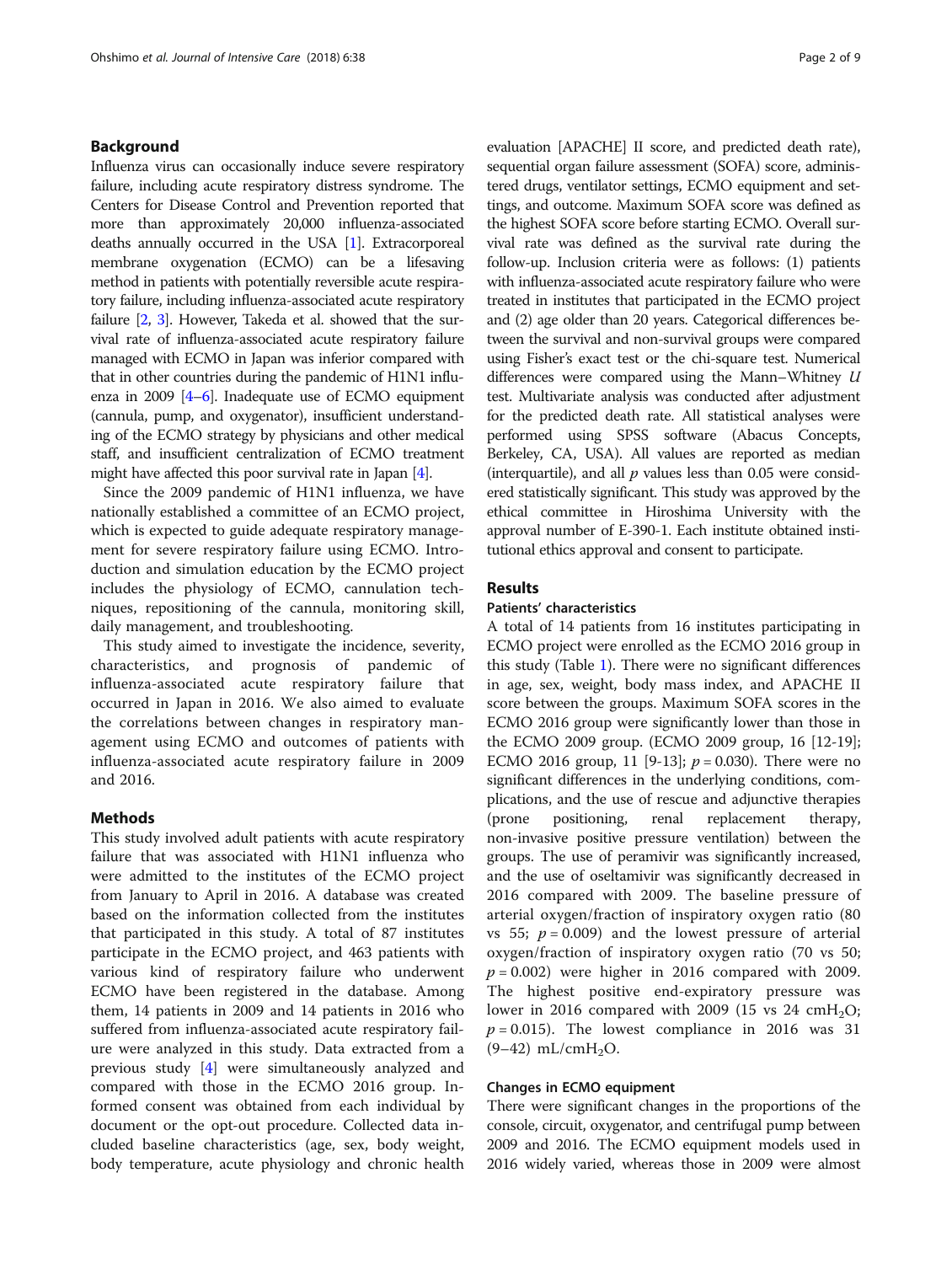<span id="page-2-0"></span>Table 1 Baseline characteristics of the patients enrolled

| Year                            | 2009             | 2016             | $p$ value |
|---------------------------------|------------------|------------------|-----------|
| $\sqrt{n}$                      | 14               | 14               |           |
| Age                             | 54 (43-60)       | 52 (43-63)       | 0.70      |
| Sex (male/female)               | 12/2             | 12/2             | > 0.99    |
| Weight (kg)                     | 70 (64-80)       | 67 (59-78)       | 0.50      |
| <b>BMI</b>                      | <b>NA</b>        | 23 (22-27)       |           |
| Body temperature (°C)           |                  |                  |           |
| On admission                    | 38.8 (37.1-39.1) | 37.5 (36.7-38.2) | 0.11      |
| Maximum                         | 39.4 (38.7-39.8) | 38.2 (37.7-39.7) | 0.21      |
| APACHE II score                 | $17(12-25)$      | $20(5-37)$       | 0.30      |
| Predicted death rate (%)        | 24.9 (14.6-54.1) | 38.0 (34.5-47.8) | 0.24      |
| Maximum SOFA score              | $16(12-19)$      | $11(9-13)$       | 0.030     |
| Underlying condition            |                  |                  |           |
| Immunosuppression               | 0(0)             | 3(21)            | 0.22      |
| Drug abuse                      | 1(7)             | 0(0)             | > 0.99    |
| Pregnancy                       | 1(7)             | 0(0)             | > 0.99    |
| COPD                            | 0(0)             | 2(14)            | 0.46      |
| Chronic renal failure           | 0(0)             | 2(14)            | 0.46      |
| Vaccination                     | 1(7)             | 1(7)             | > 0.99    |
| Influenza antigen/PCR (A/B)     | 14/0             | 14/0             | > 0.99    |
| Complications                   |                  |                  |           |
| Acute renal failure             | 7(50)            | 9(64)            | 0.70      |
| Acute hepatic failure           | 4(29)            | 1(7)             | 0.32      |
| Culture-confirmed infection     | 5(36)            | 10(71)           | 0.13      |
| Shock                           | 4(29)            | 5(36)            | > 0.99    |
| Cardiac failure                 | 0(0)             | 0(0)             | > 0.99    |
| Respiratory failure             | 1(7)             | 2(14)            | > 0.99    |
| Neurological impairment         | 0(0)             | 0(0)             | > 0.99    |
| Medical treatment               |                  |                  |           |
| Peramivir                       | 5(36)            | 14 (100)         | 0.001     |
| Oseltamivir                     | 6(43)            | 0(0)             | 0.021     |
| Zanamivir                       | 1(7)             | 1(7)             | > 0.99    |
| Laninamivir                     | 0(0)             | 0(0)             | > 0.99    |
| Antibiotics                     | 13 (93)          | 13 (93)          | > 0.99    |
| gamma-globulin                  | 5(36)            | 3(21)            | 0.68      |
| Corticosteroid                  |                  |                  |           |
| High-dose methylprednisolone    | 9(64)            | 6(43)            | 0.45      |
| Low dose                        | 7(50)            | 6(43)            | > 0.99    |
| Sivelestat                      | 5(36)            | 1(7)             | 0.17      |
| Vasoactive drugs                | 13 (93)          | 11 (79)          | 0.24      |
| Rescue and adjunctive therapies |                  |                  |           |
| Prone                           | 3(21)            | 5(36)            | 0.68      |
| Nitric oxide                    | 1(7)             | 2(14)            | > 0.99    |
| CRRT                            | 7(50)            | 7(50)            | > 0.99    |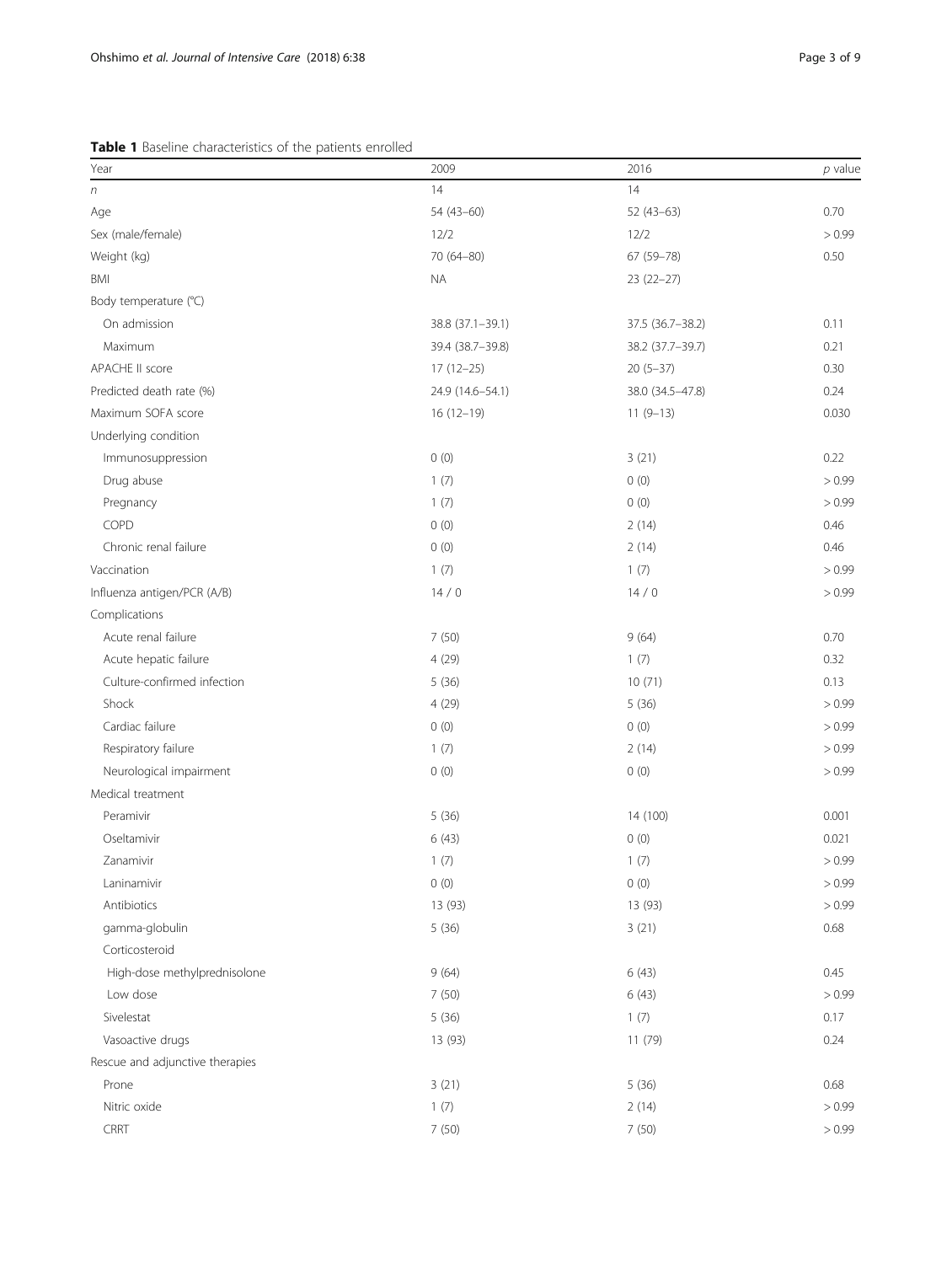| Year                                                                      | 2009        | 2016          | $p$ value |
|---------------------------------------------------------------------------|-------------|---------------|-----------|
| <b>HFOV</b>                                                               | 0(0)        | 0(0)          | > 0.99    |
| APRV                                                                      | 13 (93)     | 5(36)         | 0.006     |
| <b>NPPV</b>                                                               | 3(21)       | 4(29)         | > 0.99    |
| Respiratory impairment before starting ECMO                               |             |               |           |
| $PaO2/F1O2$ before starting ventilation                                   | $55(46-65)$ | $80(64 - 80)$ | 0.009     |
| $PaO2/F1O2$ at starting ventilation                                       | 78 (58-86)  | 96 (72-150)   | 0.09      |
| Lowest PaO <sub>2</sub> /F <sub>I</sub> O <sub>2</sub> during ventilation | $50(41-52)$ | 70 (58-75)    | 0.002     |
| PEEP at starting ventilation (cmH2O)                                      | $10(10-11)$ | $11(8-14)$    | 0.48      |
| Highest PEEP during ventilation ( $cmH2O$ )                               | $24(17-30)$ | $15(14-19)$   | 0.015     |
| PIP at starting ventilation ( $cmH2O$ )                                   | $25(21-29)$ | $21(18-27)$   | 0.17      |
| Highest PIP during ventilation (cmH <sub>2</sub> O)                       | $30(30-34)$ | $28(25-30)$   | 0.10      |
| Ol at starting ventilation                                                | <b>NA</b>   | $16(3-21)$    |           |
| Highest OI during ventilation                                             | <b>NA</b>   | $20(8-27)$    |           |

Table 1 Baseline characteristics of the patients enrolled (Continued)

Data are expressed as median (interquartile) or number (%)

BMI body mass index, APACHE acute physiology and chronic health evaluation, SOFA sequential organ failure assessment, COPD chronic obstructive pulmonary disease, PCR polymerase chain reaction, DIC disseminated intravascular coagulation; CRRT continuous renal replacement therapy, HFOV high-frequency oscillatory ventilation, APRV airway pressure release ventilation, NPPV non-invasive positive pressure ventilation, ECMO, extracorporeal membrane oxygenation, PaO<sub>2</sub>/FIO<sub>2</sub> pressure of arterial oxygen/fraction of inspiratory oxygen ratio, PEEP positive end-expiratory pressure, PIP peak inspiratory pressure, OI oxygenation index, ICU intensive care unit, NA not available

homogeneous. The diameters of drainage and return cannulas were significantly larger in 2016 compared with 2009 ( $p = 0.0097$ ,  $p = 0.022$ , respectively; Fig. 1). The durations of each circuit were 4.0 (3.3–4.9) days in 2009, and 8.5 (6.5–14.9) days in 2016, respectively ( $p = 0.0001$ ).

## Approach sites and complications of ECMO

Table [2](#page-4-0) shows the approach sites and complications of ECMO. A drainage cannula was inserted in the femoral vein in all of the patients, and a return cannula was inserted into the right jugular vein in 86% of patients in 2009. However, in 2016, the approach sites of drainage and return cannulas were markedly changed. Femoral and right jugular veins became used for either drainage or a

return cannula. There were no differences in the incidence of complications, such as oxygenator failure, blood clots, cannula-related problems, pump head complications, massive bleeding, hemolysis, and venous thrombosis. There were also no differences in the incidence of adverse events indirectly associated with the ECMO circuit, such as massive bleeding, hemolysis, disseminated intravascular coagulation, and venous thrombus.

# Outcomes of patients

Outcomes of the patients enrolled are shown in Table [3](#page-4-0). Ventilator days before ECMO were shortened from 5.0 days (1.0–7.0 days) to 1.0 day (1.0–2.8 days), but this difference was not significant. Total ventilator days were

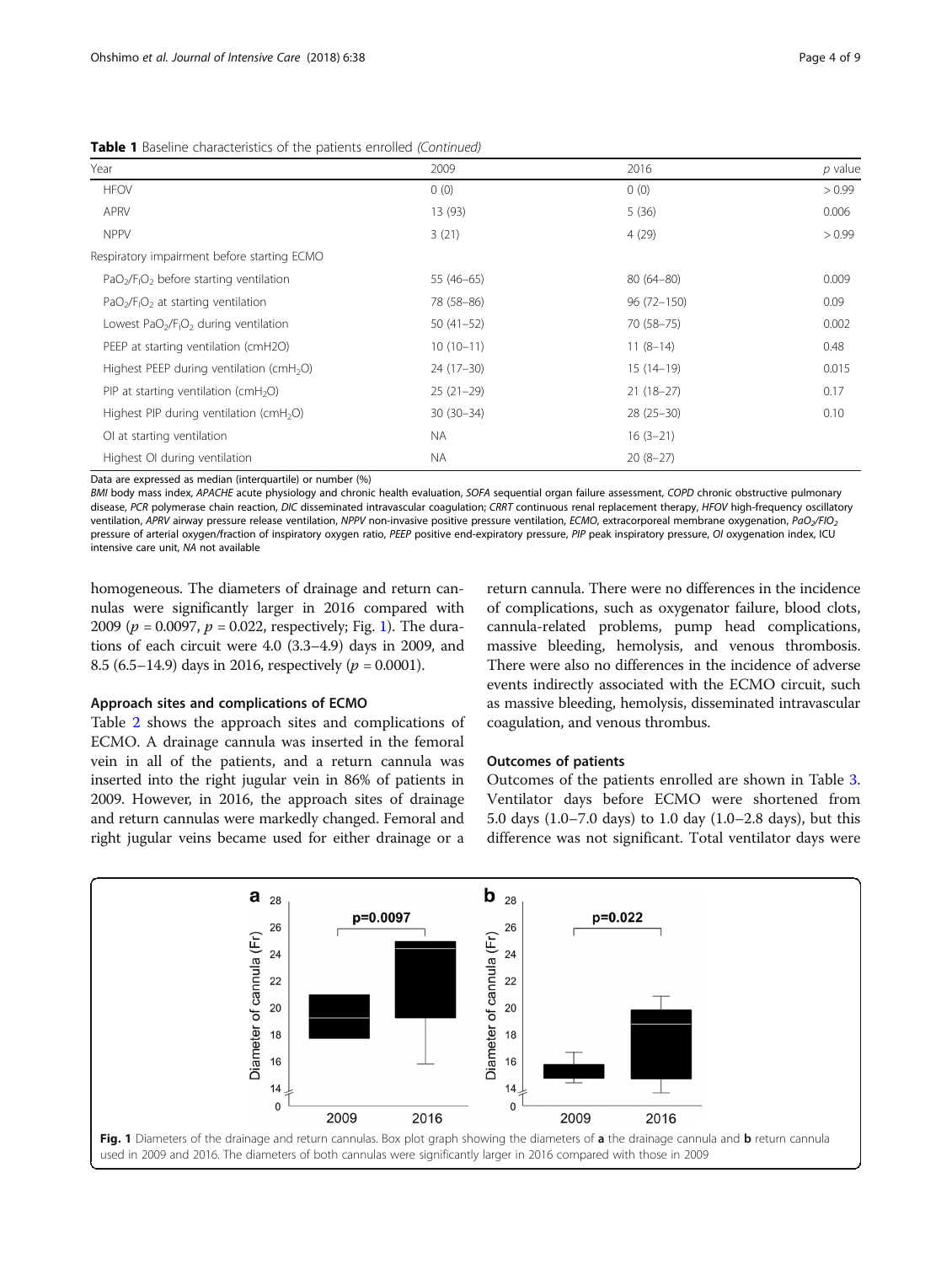<span id="page-4-0"></span>Table 2 Approach sites and complications of ECMO

| Year                                                  | 2009     | 2016  | $p$ value |
|-------------------------------------------------------|----------|-------|-----------|
| Approach site of drainage cannula                     |          |       | 0.021     |
| Femoral vein                                          | 14 (100) | 8(57) |           |
| Right jugular vein                                    | 0(0)     | 6(43) |           |
| Approach site of return cannula                       |          |       | 0.0498    |
| Femoral vein                                          | 2(14)    | 6(43) |           |
| Right jugular vein                                    | 12 (86)  | 6(43) |           |
| Femoral artery                                        | (0)      | 2(14) |           |
| Adverse events directly related to the ECMO circuit   |          |       |           |
| Oxygenator failure                                    | 7(50)    | 6(43) | > 0.99    |
| Blood clots                                           |          |       |           |
| Oxygenator                                            | 3(21)    | 8(57) | 0.12      |
| Other circuit                                         | 1(7)     | 2(14) | > 0.99    |
| Cannula-related problems                              | 3(21)    | 3(21) | > 0.99    |
| Pump head complications                               | 1(7)     | 1(7)  | > 0.99    |
| Adverse events indirectly related to the ECMO circuit |          |       |           |
| Massive bleeding                                      |          |       |           |
| Surgical site                                         | 4 (29)   | 3(21) | > 0.99    |
| Upper digestive tract                                 | 4 (29)   | 2(14) | 0.65      |
| Cannulation site                                      | 2(14)    | 2(14) | > 0.99    |
| Pulmonary hemorrhage                                  | 1(7)     | (0)   | > 0.99    |
| Hemolysis                                             | 2(14)    | 1(7)  | > 0.99    |
| Disseminated intravascular coagulation                | 10(71)   | 5(36) | 0.13      |
| Venous thrombus                                       | 2(14)    | 4(21) | 0.50      |

ECMO extracorporeal membrane oxygenation

# Table 3 Outcomes of the patients enrolled

not significantly different between the ECMO 2016 group and the ECMO 2009 group. Duration of the use of each circuit was significantly longer in 2016 than in 2009 ( $p = 0.0001$ ). There was no difference in the number of patients per institute in 2016 compared with 2009. The length of intensive care unit (ICU) stay was significantly longer in 2016 than in 2009 ( $p = 0.038$ ). The overall survival rate tended to be better in 2016 compared with 2009 ( $p = 0.054$ ).

# Overall survival

Kaplan–Meier curves show the overall survival rates in each group (Fig. [2](#page-5-0)). There was a significant difference between the groups ( $p = 0.007$ , log-rank test). Univariate analysis demonstrated that the use of ECMO in 2016 (hazard ratio, 6.33; 95% confidence interval [CI], 1.35–33.3;  $p = 0.019$ ) and the maximum SOFA score (hazard ratio, 0.86; 95% CI, 0.76–0.96;  $p = 0.010$ ) were predictive factors of better overall survival. In multivariate analysis, the use of ECMO in 2016 (hazard ratio, 7.25; 95% CI, 1.35–33.3;  $p = 0.021$  and the maximum SOFA score (hazard ratio, 0.81; 95% CI, 0.69–0.95;  $p = 0.011$ ) were independent predictive factors of better overall survival (Table [4\)](#page-5-0).

# Discussion

In this study, we showed that the ECMO equipment used for acute respiratory failure in Japan was significantly changed in 2016 compared with 2009. Additionally, the overall survival rate had improved in patients with influenza-associated acute respiratory failure by 2016. Multivariate analysis showed that the use of

| Year                                                | 2009             | 2016                | $p$ value |
|-----------------------------------------------------|------------------|---------------------|-----------|
| Ventilator days before ECMO (days)                  | $5.0(1.0 - 7.0)$ | $1.0(1.0-2.8)$      | 0.11      |
| Total ventilator days (days)                        | $19(9-25)$       | $27(14-38)$         | 0.24      |
| Ventilator-free days (days)                         | $1.5(0-10.5)$    | $7.5(4-27)$         | 0.12      |
| Length of ECMO therapy (days)                       | $8.5(4.5-10.0)$  | $10.0 (8.3 - 32.5)$ | 0.08      |
| Number of circuits used                             | $2.0(1.3-3.0)$   | $1.0(1.0-2.0)$      | 0.14      |
| Duration of each circuit (days)                     | $4.0(3.3-4.9)$   | $8.5(6.5 - 14.9)$   | 0.0001    |
| Number of patients (per institute)                  | $1.0(1.0-1.0)$   | $1.0(1.0-1.8)$      | 0.42      |
| Length of ICU stay (days)                           | $17(9-26)$       | 29 (20-41)          | 0.038     |
| Length of ICU stay in survived patients (days)      | $24(17-26)$      | 24 (20-38)          | 0.57      |
| Length of hospital stay (days)                      | $25(12-53)$      | $41(27-65)$         | 0.14      |
| Length of hospital stay in survived patients (days) | 69 (40-77)       | $42(23 - 70)$       | 0.38      |
| Days alive (days)                                   | $25(14-46)$      | 43 (37 - 73)        | 0.073     |
| Overall survival rate                               | 5(36)            | 11(79)              | 0.054     |
| In-hospital survival rate                           | 5(36)            | 11(79)              | 0.054     |
| 60-day survival rate                                | 5(36)            | 12 (86)             | 0.018     |

Data are expressed as median (interquartile) or number (%)

ECMO extracorporeal membrane oxygenation, ICU intensive care unit, NA not available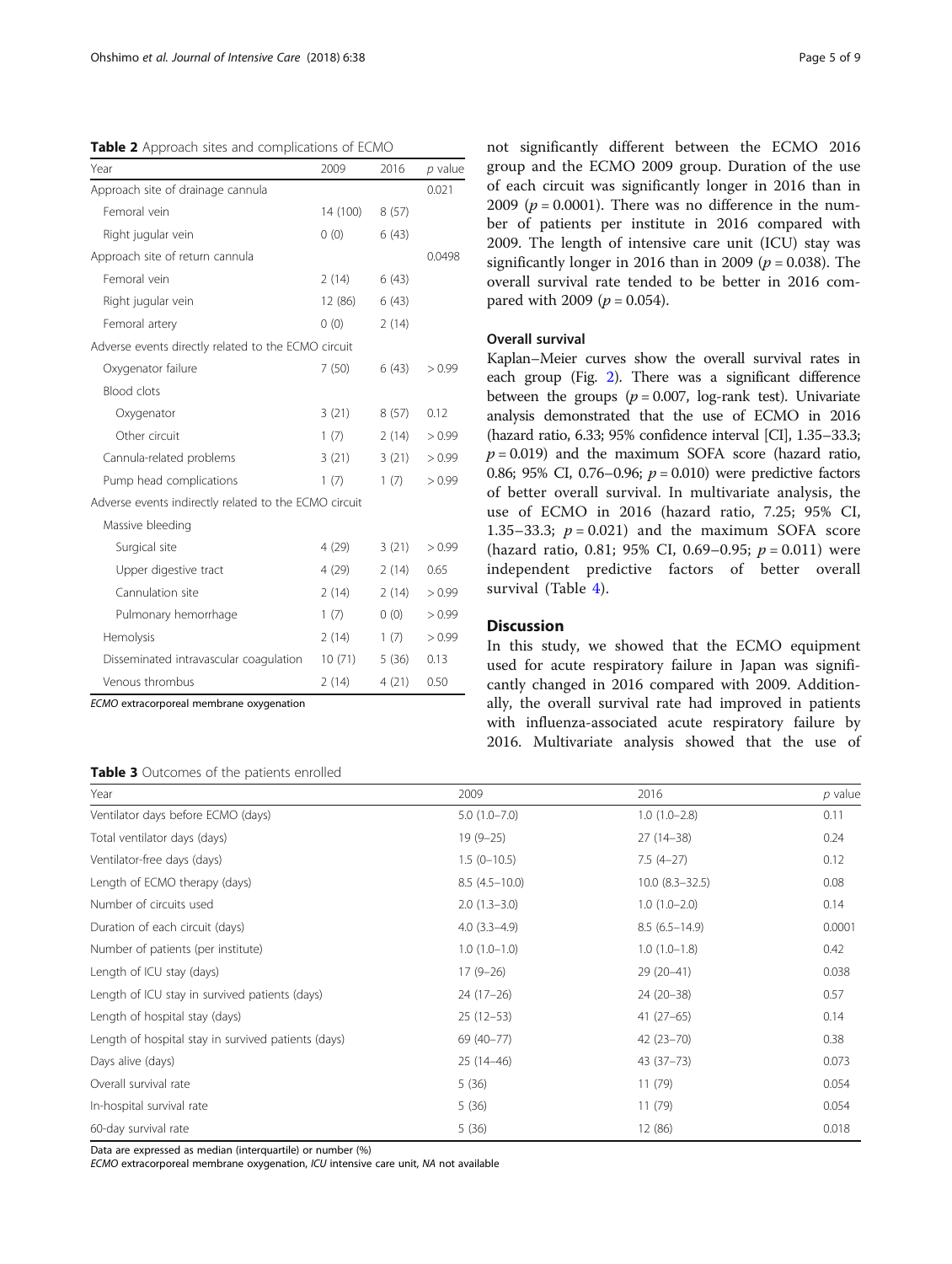<span id="page-5-0"></span>

ECMO in 2016 was an independent predictive factor for a favorable survival.

Takeda et al. showed that the survival rate of patients with 2009 H1N1 influenza-associated respiratory failure managed with ECMO was limited to 36% [\[4\]](#page-7-0). They also found that the majority of patients suffered from adverse events associated with the use of ECMO. Previous studies from Europe and Oceania showed the benefit of ECMO for influenza-associated acute respiratory failure [[7](#page-7-0)]. The survival rates in patients with 2009 H1N1 influenza-associated

respiratory failure managed with ECMO were 92% in Sweden [\[6\]](#page-7-0), 76% in the UK [\[5\]](#page-7-0), 70% in Australia and New Zealand [\[8\]](#page-7-0), 68% in Italy [[9](#page-7-0)], and 56% in France [\[10\]](#page-7-0). Despite the variation in survival rate according to the country, the survival rates in these countries were always better than that in Japan. A recent meta-analysis regarding the benefit of ECMO for influenza-associated acute respiratory failure demonstrated the worst mortality in Japan of 65% compared with the other 12 countries included in this meta-analysis [\[11](#page-7-0)]. This finding might be partially explained by the insufficient knowledge and skill in Japan in 2009 regarding ECMO equipment and the relevant physiology.

Based on the insufficient survival rate in 2009, the ECMO project was established in Japan to improve the survival rate of influenza-associated respiratory failure. The educational activity by the ECMO project during these years included the lecture regarding physiology of ECMO, managements of bleeding, coagulation, infection and sedation, selection of pumps, oxygenators and cannulae, and the hands-on simulation for the replacement of oxygenators and total circuits, shift from venovenous to venoarterial ECMO, priming of circuits, and fixing mechanical problems. Activity and education by the committee of the ECMO project in Japan might have changed the strategy of ECMO use and promoted improvement of ECMO management, and consequently, the survival rate in patients with influenza-associated acute respiratory failure had improved in 2016. This was partly reflected by changes in oxygenators and pumps shifting to the long-term durability models, diameters of cannulas shifting to a larger size, and the duration of each circuit use becoming longer. In addition, the number of adverse events was similar in 2009 and 2016 despite the longer

Table 4 Univariate and multivariate analyses for better in-hospital and out-of-hospital overall survival

| Variable                                  | β       | <b>HR</b> | $(95\%CI)$      | p value |
|-------------------------------------------|---------|-----------|-----------------|---------|
| Univariate analysis                       |         |           |                 |         |
| Use of ECMO in 2016                       | 1.85    | 6.33      | $(1.35 - 33.3)$ | 0.019   |
| Baseline PaO2/FIO2Baseline PaO2/FIO2      | 0.05    | 1.05      | $(0.98 - 1.11)$ | 0.15    |
| Lowest PaO2/FIO2Lowest PaO2/FIO2          | 0.03    | 1.03      | $(0.98 - 1.08)$ | 0.27    |
| Highest PEEP (cmH2O) Highest PEEP (cmH2O) | $-0.07$ | 0.93      | $(0.85 - 1.02)$ | 0.12    |
| Maximum SOFA score                        | $-0.15$ | 0.86      | $(0.76 - 0.96)$ | 0.010   |
| Use of peramivir                          | 0.81    | 2.25      | $(0.68 - 7.14)$ | 0.18    |
| Use of oseltamivir                        | $-0.85$ | 0.43      | $(0.12 - 1.47)$ | 0.18    |
| Use of APRV                               | $-0.36$ | 0.70      | $(0.18 - 2.63)$ | 0.60    |
| Size of drainage cannula                  | $-0.16$ | 0.85      | $(0.43 - 1.69)$ | 0.65    |
| Size of return cannula                    | 0.20    | 1.22      | $(0.57 - 2.63)$ | 0.60    |
| Multivariate analysis                     |         |           |                 |         |
| Use of ECMO in 2016                       | 1.98    | 7.25      | $(1.35 - 33.3)$ | 0.021   |
| Maximum SOFA score                        | $-0.21$ | 0.81      | $(0.69 - 0.95)$ | 0.011   |

HR hazard ratio, CI confidence interval, ECMO, extracorporeal membrane oxygenation, PaO2/FIO2 partial pressure of arterial oxygen/fraction of inspiratory oxygen ratios, PEEP positive end-expiratory pressure, SOFA sequential organ failure assessment, APRV airway pressure release ventilation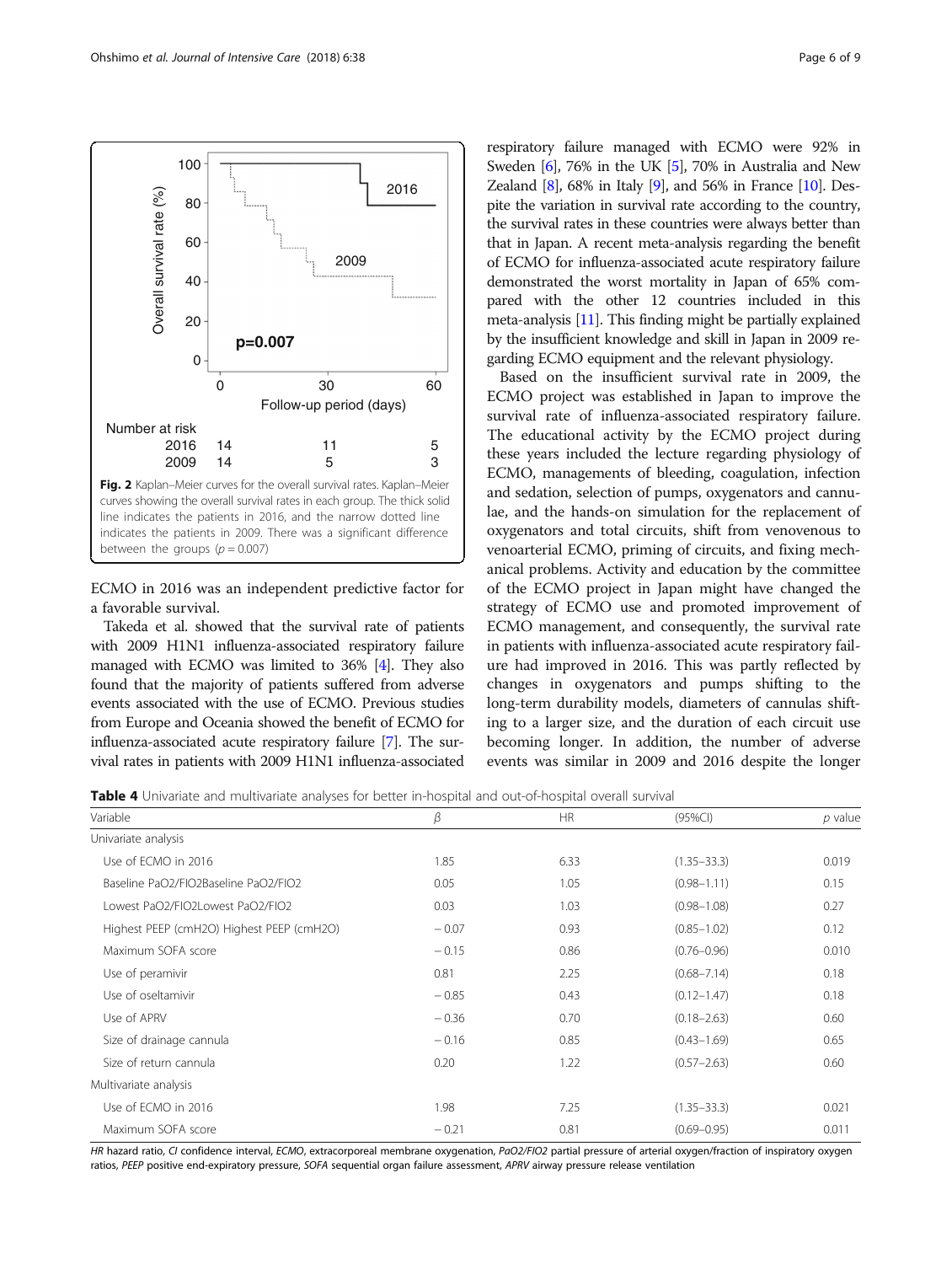duration of each circuit, which might have associated with the improved management of ECMO.

Although the severity of an H1N1 influenza infection that occurred in Mexico and the USA in 2009 was similar to that of seasonal influenza, many patients developed severe respiratory failure that was not typical of conventional seasonal influenza [\[4](#page-7-0)]. Our study showed that the severity of influenza-associated acute respiratory failure in Japan in 2016 was similar to that of in 2009 according to the APACHE II score and predicted death rate. Despite the similar severity, we could have significantly improved the survival rate. Recent advances in technology (e.g., biocompatible artificial membranes, heparin-coated circuits, and smaller devices), and network organization with referral ECMO centers have contributed to the dramatic increase in the use of ECMO [\[12](#page-7-0), [13](#page-7-0)]. However, despite these technological improvements, ECMO is still associated with many complications including bleeding, thrombosis, and nosocomial infection [[14](#page-7-0)–[16](#page-7-0)]. Additionally, in-hospital mortality still remains high (35%–45%), and long-term impairment in physical/psychological function is also significant  $[16, 17]$  $[16, 17]$  $[16, 17]$ . Considerable investment for high costs of resources, staffing, and training might be important for improving survival rate and reducing complications. Therefore, improvement in overall survival without any increase in complications observed in this study was impressive. Although this improvement in overall survival might have been associated with an application of ECMO in milder cases, multivariate analysis after adjustment for the SOFA score discounted this possibility.

Baseline and lowest  $PaO<sub>2</sub>/F<sub>I</sub>O<sub>2</sub>$  ratios were higher in 2016 than in 2009, suggesting better oxygenation and lower severity status of the enrolled patients in 2016. In addition, ECMO-associated equipment has been improved in 2016. However, the length of ICU stay was significantly longer in 2016, which was likely to be associated with the improved ability of longer management of ECMO with smaller number of complications.

Bleeding is a serious complication that is associated with ECMO and occurs in approximately 20% of patients [\[18](#page-8-0), [19](#page-8-0)]. The main mechanisms of bleeding include excessive anticoagulation, thrombocytopenia, and consumption of coagulation factors. Use of ECMO circuits time-dependently activates plasma metalloproteinase-2, a pathway of platelet aggregation, with a subsequent increase in plasma soluble P-selectin concentrations [\[20](#page-8-0)]. The resultant platelet dysfunction persists after repeated transfusions of platelets to maintain sufficient platelet counts. Acquired von Willebrand syndrome could also be a complication associated with ECMO. This is characterized by loss of the high molecular weight of von Willebrand factor as a result of shear stress, which impairs binding of von Willebrand factor to platelets [[21\]](#page-8-0). Therefore, adequate selection of ECMO equipment is essential to minimize the shear stress. A shift to the long-term durability models of oxygenators and pumps and to the larger size of diameter of cannulas could have contributed to the reduction in platelet dysfunction, resulting in the longer durability

of each circuit in our study.

Previous studies have suggested that centralization of ECMO use to expert referral centers may contribute to improved survival [\[22](#page-8-0), [23](#page-8-0)]. Propensity score matching analysis suggested that transfer to an ECMO center was associated with a 50% reduction in mortality [\[5](#page-7-0)]. Bryner et al. suggested that ECMO centers experiencing more than 30 cases/year were consistently associated with better survival [[24](#page-8-0)]. However, concluding that use of ECMO itself improves survival is difficult because ECMO centers are usually centers of excellence, which can provide better overall intensive care [[25\]](#page-8-0). No definite conclusion can be made because of the lack of randomized, controlled trials. However, adequate use of ECMO after the onset of acute respiratory failure can result in improved survival. Although centralization of ECMO use in Japan has been partially promoted, the number of patients per institute has not yet significantly increased.

Despite the similar severity according to the APACHE II score and predicted death rate, baseline  $PaO<sub>2</sub>/F<sub>1</sub>O<sub>2</sub>$  ratios before and during ventilation were significantly different in both groups. Higher  $PaO<sub>2</sub>/F<sub>I</sub>O<sub>2</sub>$  ratio in 2016 may have associated with less severity in lung injury or early initiation of ECMO. The indication criteria of ECMO are generally considered as patients with mortality risk of 50 to 80%, according to the Extracorporeal Life Support Organization Guidelines [[26\]](#page-8-0). However, the use of ECMO can be associated with various severities of complications, and permissive hypoxemia is an emerging concept in which a lower level of arterial oxygenation can be accepted to avoid the harmful effects of high concentration of inspired oxygen and invasive mechanical ventilation [[27](#page-8-0)]. Therefore, the indication criteria of ECMO might be reconsidered in the future studies.

Our study includes several potential limitations. First, this study was based on surveillance, which did not cover all patients who received ECMO. Second, several clinical items were not completely included because of the retrospective design. Further prospective studies are necessary for confirming the data observed in this study.

# Conclusions

In conclusion, the surveillance in Japan showed that the overall survival rate was significantly improved in patients with influenza-associated acute respiratory failure, who were managed with ECMO in 2016 compared with those in 2009. The procedures of respiratory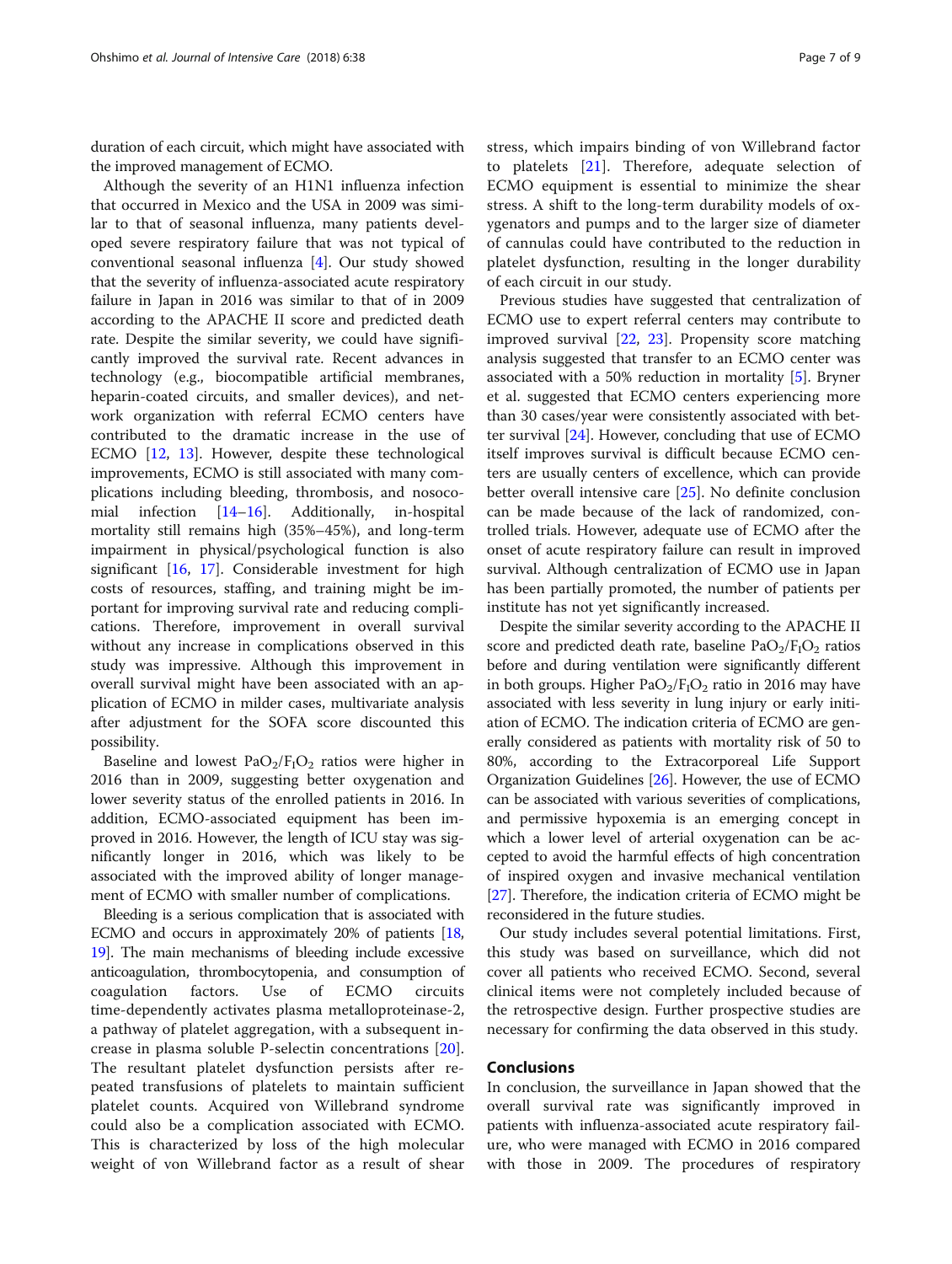<span id="page-7-0"></span>management using ECMO have significantly changed in 2016. Adequate use of ECMO equipment and promoting better understanding of ECMO physiology in medical staff might have been associated with the improved survival rate in patients with influenza-associated acute respiratory failure in Japan.

#### **Abbreviations**

APACHE: Acute physiology and chronic health evaluation; CI: Confidence interval; ECMO : Extracorporeal membrane oxygenation; F<sub>I</sub>O<sub>2</sub>: Fraction of inspiratory oxygen; PaO<sub>2</sub>: Partial pressure of arterial oxygen; SOFA: Sequential organ failure assessment

#### Acknowledgements

We thank the following institutes included in the ECMO registry (ecmokokyu-jsicm@jrcm.in.arena.ne.jp) for data collection of this study: Chiba University, Hiroshima General Hospital, Japanese Red Cross, Musashino Hospital, Jichi Medical University, Kobe University, Kurume University, Maebashi Red Cross Hospital, Nagasaki University, National Center for Global Health and Medicine, Niigata University, Nippon Medical School, Osaka City University, Osaka Women's and Children's Hospital, Tokyo Metropolitan Bokutoh Hospital, Tokyo Metropolitan Children's Medical Center, and Tsukuba University.

We thank Ellen Knapp, PhD, from Edanz Group [\(www.edanzediting.com/ac\)](http://www.edanzediting.com/ac) for editing a draft of this manuscript.

## Funding

This work was supported by a Japan Society for the Promotion of Science (JSPS) KAKENHI Grant (Numbers JP 16K09541, 17K11573), Strategic Information and Communications R&D Promotion Programme (SCOPE), and the Japan Agency for Medical Research and Development (AMED).

#### Availability of data and materials

The datasets during and/or analyzed during the current study are available from the corresponding author on reasonable request.

#### Authors' contributions

SO collected and analyzed the data and drafted the manuscript. NS supervised the study and revised the manuscript. SN, ON, and ST designed and organized the study, helped with data collection, and revised the manuscript. All authors read and approved the final manuscript.

#### Ethics approval and consent to participate

This study was approved by the ethical committee in Hiroshima University with the approval number of E-390-1. Each institute obtained institutional ethics approval and consent to participate.

#### Consent for publication

Informed consents of patients for publication were obtained by the opt-out procedure, according to the procedure described in the study protocol (E-390-1).

#### Competing interests

The authors declare that they have no competing interests.

## Publisher's Note

Springer Nature remains neutral with regard to jurisdictional claims in published maps and institutional affiliations.

#### Author details

<sup>1</sup>Department of Emergency and Critical Care Medicine, Graduate School of Biomedical and Health Sciences, Hiroshima University, 1-2-3 Kasumi, Minami-ku, Hiroshima 734-8551, Japan. <sup>2</sup>Department of Critical Care and Anesthesia, National Center for Child Health and Development, Tokyo, Japan. <sup>3</sup>Department of Anaesthesiology and Critical Care Medicine, Fujita Health University School of Medicine, Aichi, Japan. <sup>4</sup>Kawaguchi Cardiovascular and Respiratory Hospital, Saitama, Japan.

Received: 19 April 2018 Accepted: 12 June 2018 Published online: 11 July 2018

#### References

- 1. Centers for Disease Control and Prevention (CDC). Estimates of deaths associated with seasonal influenza — United States, 1976-2007. MMWR Morb Mortal Wkly Rep. 2010;59:1057–62.
- 2. Fan E, Pham T, Extracorporeal membrane oxygenation for severe acute respiratory failure: yes we can! (but should we?). Am J Respir Crit Care Med. 2014;189:1293–5.
- 3. Cooper DJ, Hodgson CL. Extracorporeal membrane oxygenation rescue for H1N1 acute respiratory distress syndrome: equipoise regained. Am J Respir Crit Care Med. 2013;187:224–6.
- 4. Takeda S, Kotani T, Nakagawa S, Ichiba S, Aokage T, Ochiai R, Taenaka N, Kawamae K, Nishimura M, Ujike Y, Tajimi K. Extracorporeal membrane oxygenation for 2009 influenza a (H1N1) severe respiratory failure in Japan. J Anesth. 2012;26:650–7.
- 5. Noah MA, Peek GJ, Finney SJ, Griffiths MJ, Harrison DA, Grieve R, Sadique MZ, Sekhon JS, McAuley DF, Firmin RK, Harvey C, Cordingley JJ, Price S, Vuylsteke A, Jenkins DP, Noble DW, Bloomfield R, Walsh TS, Perkins GD, Menon D, Taylor BL, Rowan KM. Referral to an extracorporeal membrane oxygenation center and mortality among patients with severe 2009 influenza a (H1N1). JAMA. 2011;306:1659–68.
- 6. Holzgraefe B, Broome M, Kalzen H, Konrad D, Palmer K, Frenckner B. Extracorporeal membrane oxygenation for pandemic H1N1 2009 respiratory failure. Minerva Anestesiol. 2010;76:1043–51.
- 7. Zangrillo A, Biondi-Zoccai G, Landoni G, Frati G, Patroniti N, Pesenti A, Pappalardo F. Extracorporeal membrane oxygenation (ECMO) in patients with H1N1 influenza infection: a systematic review and meta-analysis including 8 studies and 266 patients receiving ECMO. Crit Care. 2013;17:R30.
- 8. Davies A, Jones D, Bailey M, Beca J, Bellomo R, Blackwell N, Forrest P, Gattas D, Granger E, Herkes R, Jackson A, McGuinness S, Nair P, Pellegrino V, Pettila V, Plunkett B, Pye R, Torzillo P, Webb S, Wilson M, Ziegenfuss M. Extracorporeal membrane oxygenation for 2009 influenza a (H1N1) acute respiratory distress syndrome. JAMA. 2009;302:1888–95.
- 9. Patroniti N, Zangrillo A, Pappalardo F, Peris A, Cianchi G, Braschi A, Iotti GA, Arcadipane A, Panarello G, Ranieri VM, Terragni P, Antonelli M, Gattinoni L, Oleari F, Pesenti A. The Italian ECMO network experience during the 2009 influenza a (H1N1) pandemic: preparation for severe respiratory emergency outbreaks. Intensive Care Med. 2011;37:1447–57.
- 10. Roch A, Lepaul-Ercole R, Grisoli D, Bessereau J, Brissy O, Castanier M, Dizier S, Forel JM, Guervilly C, Gariboldi V, Collart F, Michelet P, Perrin G, Charrel R, Papazian L. Extracorporeal membrane oxygenation for severe influenza a (H1N1) acute respiratory distress syndrome: a prospective observational comparative study. Intensive Care Med. 2010;36:1899–905.
- 11. Sukhal S, Sethi J, Ganesh M, Villablanca PA, Malhotra AK, Ramakrishna H. Extracorporeal membrane oxygenation in severe influenza infection with respiratory failure: a systematic review and meta-analysis. Ann Card Anaesth. 2017;20:14–21.
- 12. MacLaren G, Combes A, Bartlett RH. Contemporary extracorporeal membrane oxygenation for adult respiratory failure: life support in the new era. Intensive Care Med. 2012;38:210–20.
- 13. Blum JM, Lynch WR, Coopersmith CM. Clinical and billing review of extracorporeal membrane oxygenation. Chest. 2015;147:1697–703.
- 14. Schmidt M, Zogheib E, Roze H, Repesse X, Lebreton G, Luyt CE, Trouillet JL, Brechot N, Nieszkowska A, Dupont H, Ouattara A, Leprince P, Chastre J, Combes A. The PRESERVE mortality risk score and analysis of long-term outcomes after extracorporeal membrane oxygenation for severe acute respiratory distress syndrome. Intensive Care Med. 2013;39:1704–13.
- 15. Cooper E, Burns J, Retter A, Salt G, Camporota L, Meadows CI, Langrish CC, Wyncoll D, Glover G, Ioannou N, Daly K, Barrett NA. Prevalence of venous thrombosis following Venovenous extracorporeal membrane oxygenation in patients with severe respiratory failure. Crit Care Med. 2015;43:e581–4.
- 16. Zangrillo A, Landoni G, Biondi-Zoccai G, Greco M, Greco T, Frati G, Patroniti N, Antonelli M, Pesenti A. Pappalardo F. A meta-analysis of complications and mortality of extracorporeal membrane oxygenation. Crit Care Resusc. 2013;15:172–8.
- 17. Rozencwajg S, Pilcher D, Combes A, Schmidt M. Outcomes and survival prediction models for severe adult acute respiratory distress syndrome treated with extracorporeal membrane oxygenation. Crit Care. 2016;20:392.